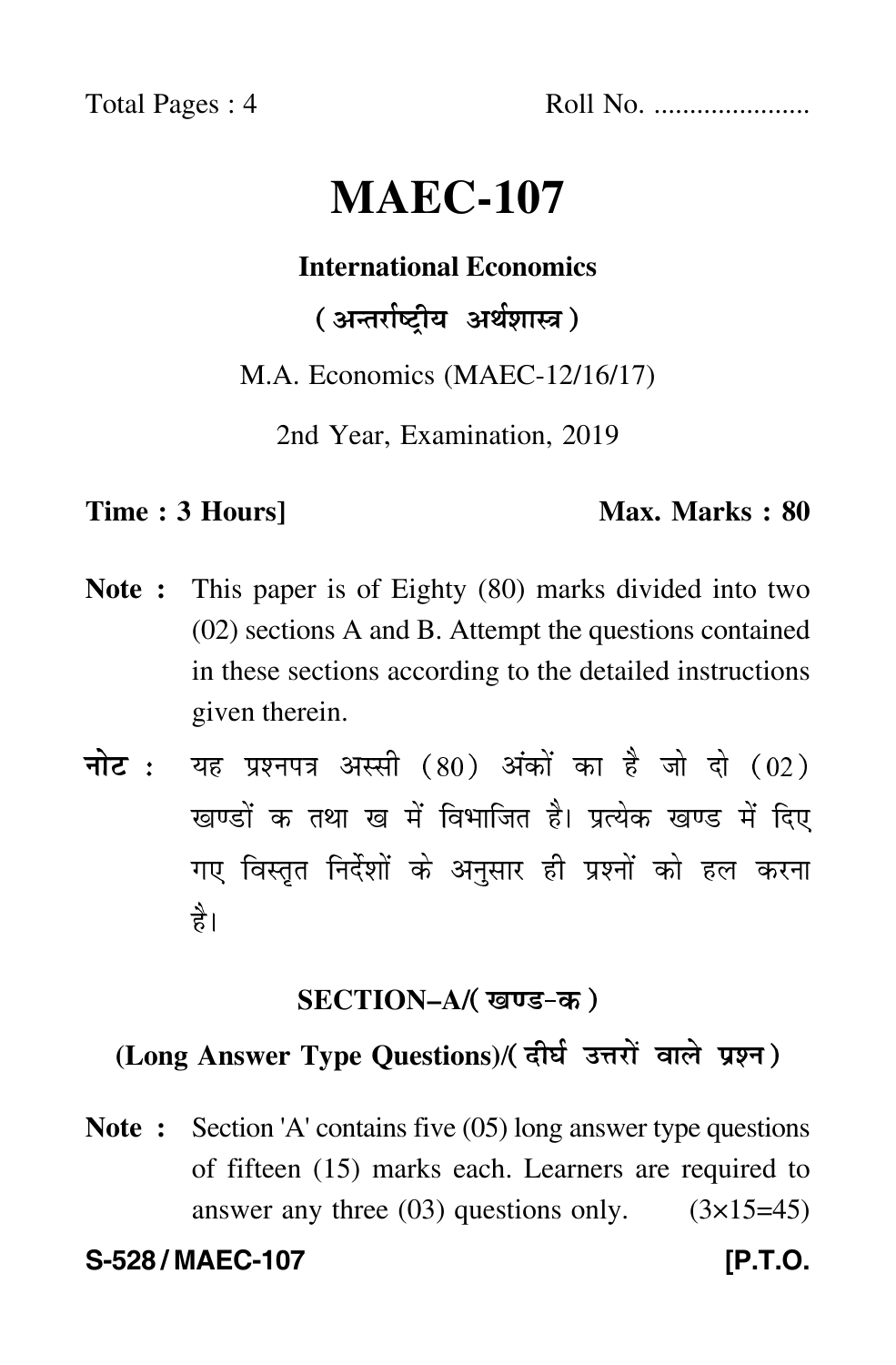- नोट : खण्ड 'क' में पाँच (05) दीर्घ उत्तरों वाले प्रश्न दिये गये हैं. प्रत्येक प्रश्न के लिए पन्द्रह (15) अंक निर्धारित हैं। शिक्षार्थियों को इनमें से केवल तीन (03) प्रश्नों के उत्तर देने हैं।
- Critically discuss the opportunity cost theory of international 1. trade

अंतर्राष्टीय व्यापार के अवसर लागत सिद्धांत की आलोचनात्मक व्याख्या कीजिए।

- Explain the effects of economic growth on terms of trade.  $2.$ व्यापार शर्तों पर आर्थिक विकास के प्रभावों की व्याख्या कीजिए।
- What is the importance of foreign trade multiplier in the 3. theory of Balance of Payment adjustment? भगतान संतुलन समायोजन के सिद्धांत में विदेशी व्यापार गुणक का क्या महत्त्व है?
- Define the rate of exchange. How is the equilibrium rate of 4. exchange determined?

विनिमय दर को परिभाषित कीजिए। संतुलन विनिमय दर कैसे निर्धारित होती है?

5. Discuss the role of World Bank in the development of less developed countries.

अर्द्ध विकसित देशों के विकास में विश्व बैंक की भूमिका का वर्णन कीजिए।

S-528/MAEC-107  $121$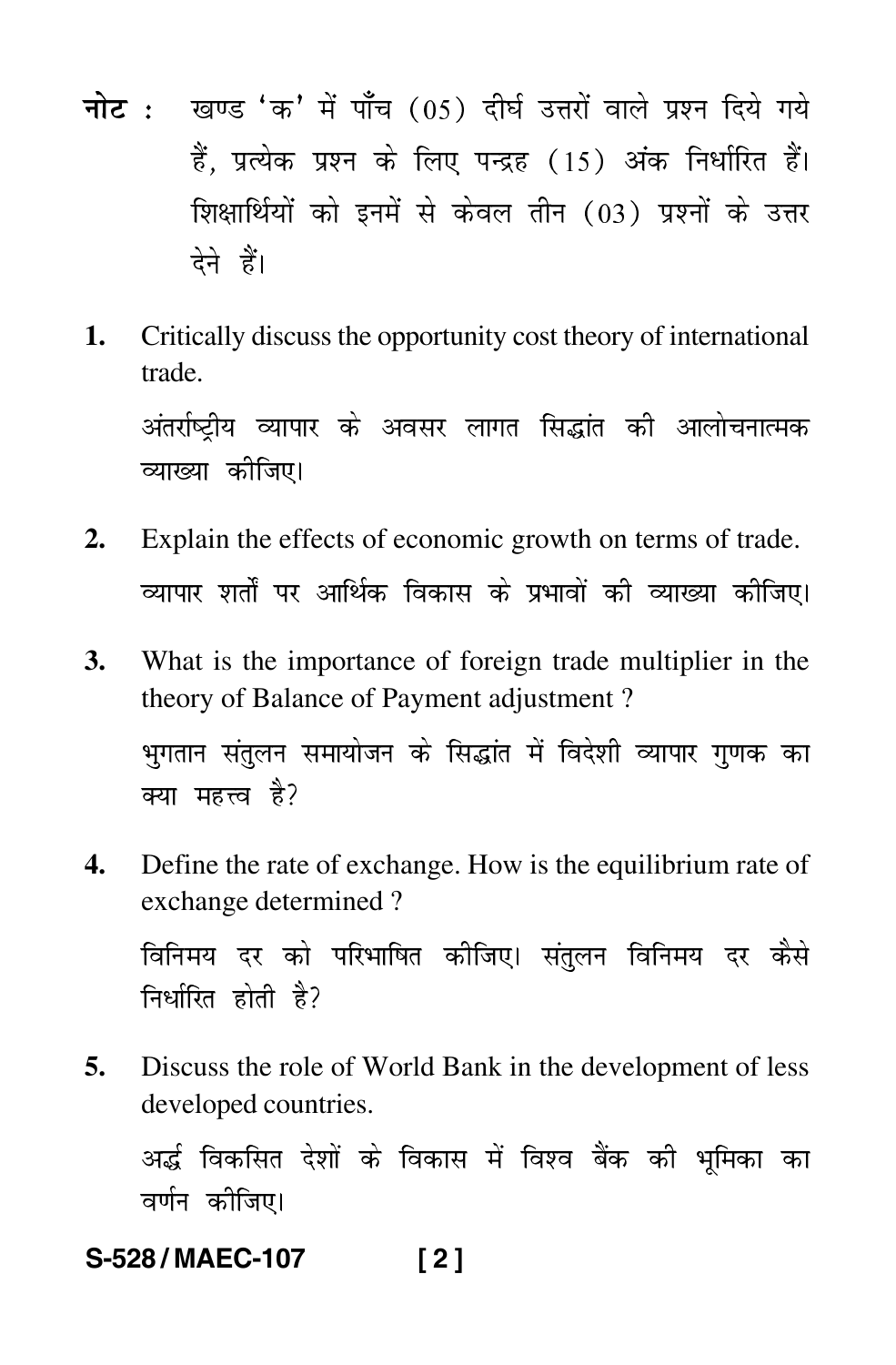#### **SECTION–B/**

## (Short Answer Type Questions)/(लघ उत्तरों वाले प्रश्न)

**Note :** Section 'B' contains eight (08) short answer type questions of seven (07) marks each. Learners are required to answer any five (05) questions only.

 $(5 \times 7 = 35)$ 

- <mark>नोट</mark> : खण्ड 'ख' में आठ (08) लघु उत्तरों वाले प्रश्न दिये गये हैं, प्रत्येक प्रश्न के लिए सात (07) अंक निर्धारित हैं। शिक्षार्थियों को इनमें से केवल पाँच (05) प्रश्नों के उत्तर देने हैं।
- **1.** Make a distinction between inter-regional and international trade. अंतर क्षेत्रीय और अंतर्राष्ट्रीय व्यापार में अंतर कीजिए।
- **2.** Briefly discuss the concept of trade creation. व्यापार सृजन की अवधारणा का संक्षिप्त वर्णन कीजिए।
- **3.** On what basis an optimum currency area can be formed ? किस आधार पर अनुकूलतम मुद्रा क्षेत्र के स्थापना की जा सकती ੜੇ $\overrightarrow{z}$
- **4.** Write note on hedging. हेजिंग (Hedging) पर टिप्पणी लिखिए।
- **5.** Describe the infant industry argument for protection. संरक्षण हेतु शिशु उद्योग तर्क की व्याख्या कीजिए।

**S-528 / MAEC-107 [ 3 ] [P.T.O.**